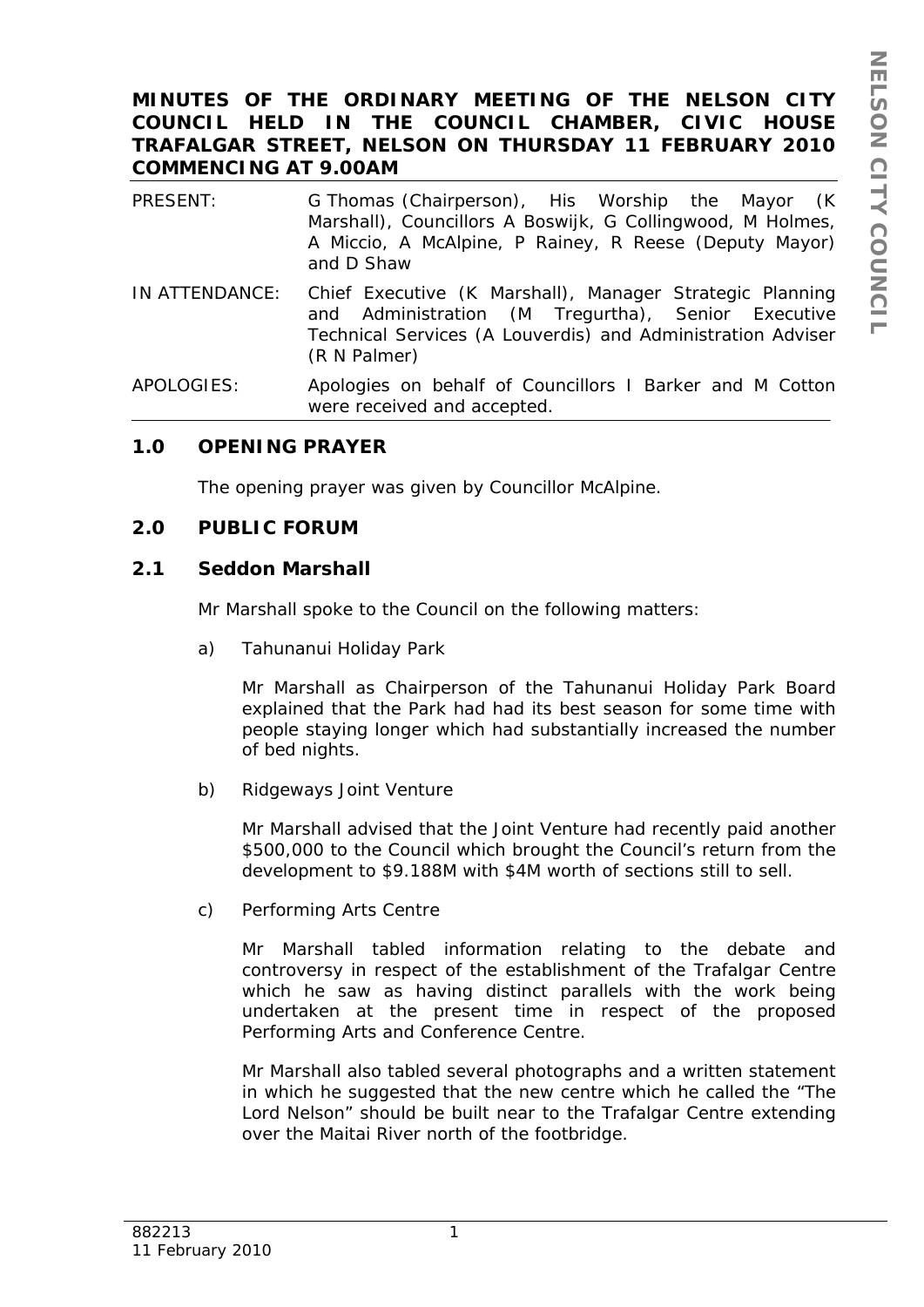He explained that in his opinion there were a number of advantages in relation to the suggested location including opportunities to enhance the Maitai River.

Mr Marshall was thanked for his comments and suggestions and left the meeting.

# **3.0 CONFIRMATION OF MINUTES – 28 JANUARY 2010**

Document number 877400

Resolved

*THAT the minutes of the ordinary meeting of the Nelson City Council, held on Thursday 28 January 2009, be confirmed as a true and correct record.* 

Holmes/McAlpine Carried

## **4.0 REPORTS POLICY**

## **4.1 Driving on Footpaths**

Report number 869100, agenda pages 12-16 refer.

Councillors generally agreed that there was a need to ensure that the persons using mopeds or motorcycles on the footpath had due regard for the safety and convenience of other users and in particular avoided conflict with vehicles exiting private property or other users of the footpath at intersections.

The Council noted the comments from the Police and the suggestion that some controls needed to be put in place, but noted that there was a lack of any advice as to what those controls should be.

A number of issues were discussed including whether or not the authority could be given subject to organisations wishing to undertake the practice only being able to do so once they had satisfied the Police as to the safety practices which they required their personnel to adopt.

Concern was also expressed that perhaps the practice might not be compatible with the new residential street designs which staff were presently investigating.

## **A motion was proposed:**

Moved Councillor Holmes, Seconded Councillor Miccio

*THAT that the use of footpaths by mopeds or motorcycles*  for the purpose of delivering newspapers, mail, or printed *material to letterbox, be authorised;*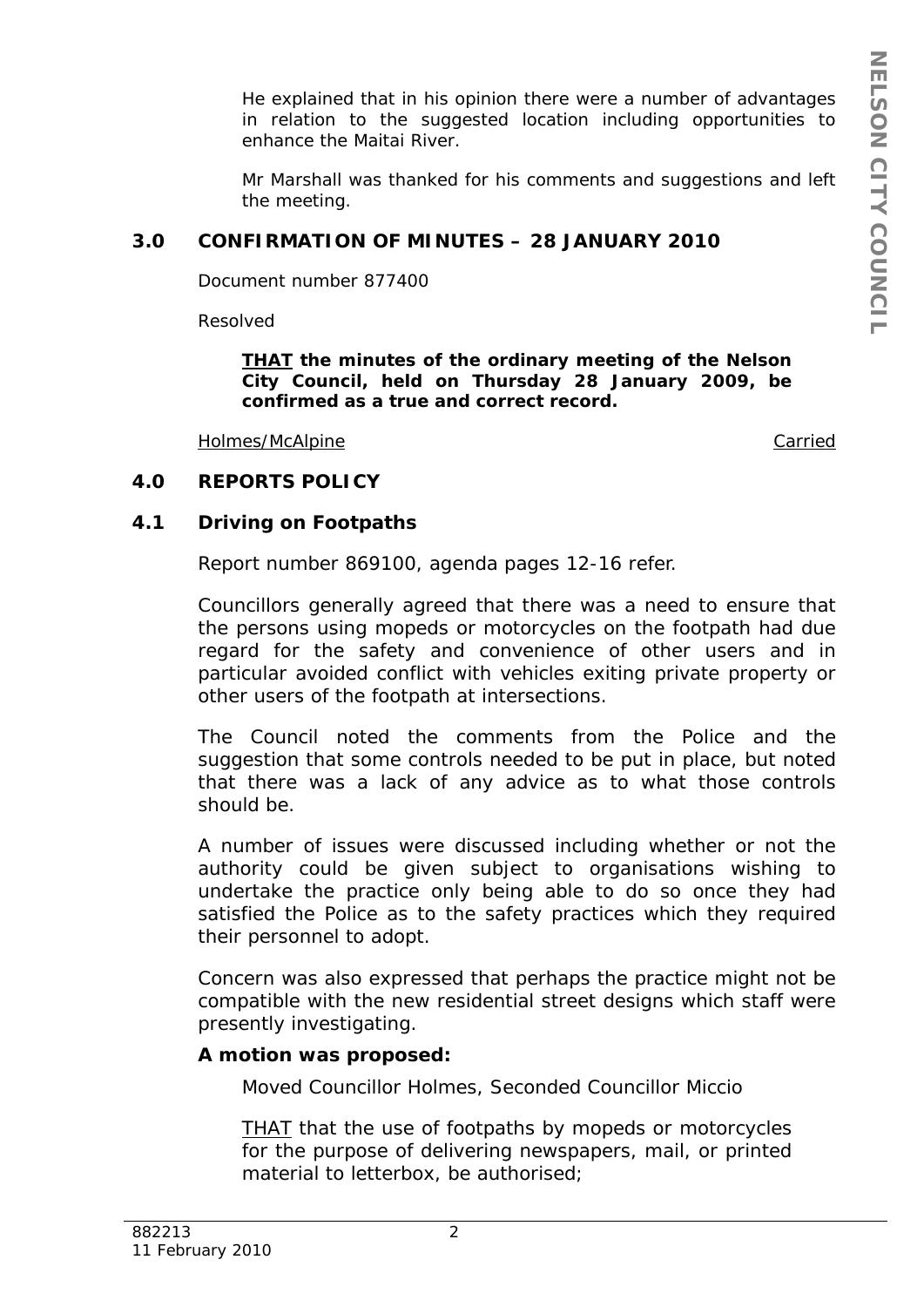*AND THAT such use be authorised in respect of all footpaths other than those within the inner city commercial or suburban commercial zones.*

The motion was put and **LOST**

The meeting noted that this meant that the application from The Nelson Mail would be declined.

## **4.2 Use of the City of Nelson Coat of Arms**

Report number 870268, agenda pages 17-19 refer.

Resolved

*THAT the City of Nelson Coat of Arms be restricted to use by the Council to denote Civic Events or Functions or Corporate Procedures or Processes;* 

*AND THAT that the Council permit Nelson Community Groups or other Nelson Non Profit Organisations to utilise the shield from the Coat of Arms as a badge to signify their association with the City of Nelson.* 

His Worship the Mayor/Boswijk Carried

### **4.3 Submission to Environmental Risk Management Authority on Reassessment of Methyl Bromide Fumigant**

Report number 858062, agenda pages 20-29 refer.

Attendance: David Jackson (Senior Policy Planner) presented the report.

Resolved

*THAT the Council approve the attached submission (document number 855054) to the Environmental Risk Management Authority concerning the reassessment of methyl bromide;* 

*AND THAT David Jackson and Councillor R Reese speak to the submission at the hearing of submissions.* 

Reese/Shaw Carried Carried Carried Carried Carried Carried Carried Carried Carried Carried Carried Carried Carried Carried Carried Carried Carried Carried Carried Carried Carried Carried Carried Carried Carried Carried Car

#### **4.4 Community Spirit Awards**

Report number 875987, agenda pages 30-32 refer.

Attendance: Penny Bloomberg (Manager Public Communications) presented the report.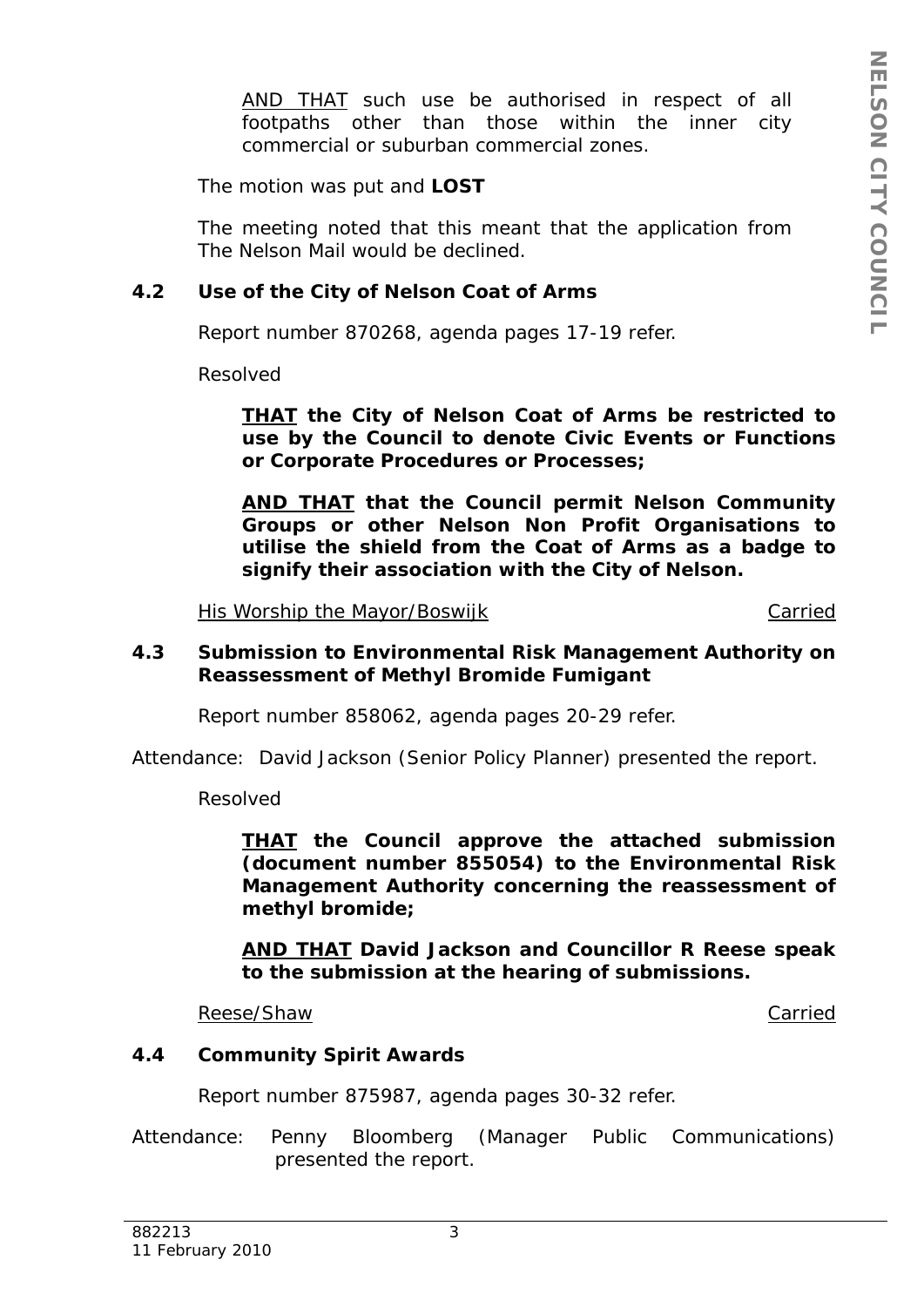Resolved

*THAT the Community Spirit Awards be held on Tuesday 4 May 2010;*

*AND THAT His Worship the Mayor, Councillors A Boswijk, A McAlpine and P Rainey be appointed to the Community Spirit Awards panel;* 

*AND THAT the Community Spirit Awards Policy be amended by deleting the word "voluntary" from the Objectives and deleting the first sentence of the eligibility criteria;* 

*AND THAT the Community Spirit Awards Policy be further amended to include an additional three community representatives including one iwi representative, on the Awards Panel* 

*AND THAT the Community Spirit Awards Policy be further amended to indicate that the elected representatives on the Awards Panel will appoint the additional three members from the Nelson community.* 

Miccio/McAlpine Carried

#### **5.0 REPORTS – PRIORITY**

#### **5.1 Application for Walking and Cycling Model Community Funding**

Report number 877982.

The meetings attention was drawn to the late report which had been circulated at the workshop on the previous Tuesday.

Attendance: Andrew James (Transport Manager) presented the report.

Recommendation

*THAT Council apply for Model Communities funding and in doing so confirm its commitment to the Model Communities Philosophy and Outcomes identified in the Evaluation Criteria (Attachment 1 to report 877982);*

*AND THAT should Nelson be short-listed as a Model Community, Council appoint a working party consisting of Councillors M Holmes, D Shaw and G Thomas to consider the Roading Programme Adjustments necessary for the 2010/11 Annual Plan prior to submission of a detailed proposal by 26 March;* 

*AND THAT should Nelson become appointed a Model Community it undertake a review of the Walking and Cycling strategies to ensure complete alignment with the*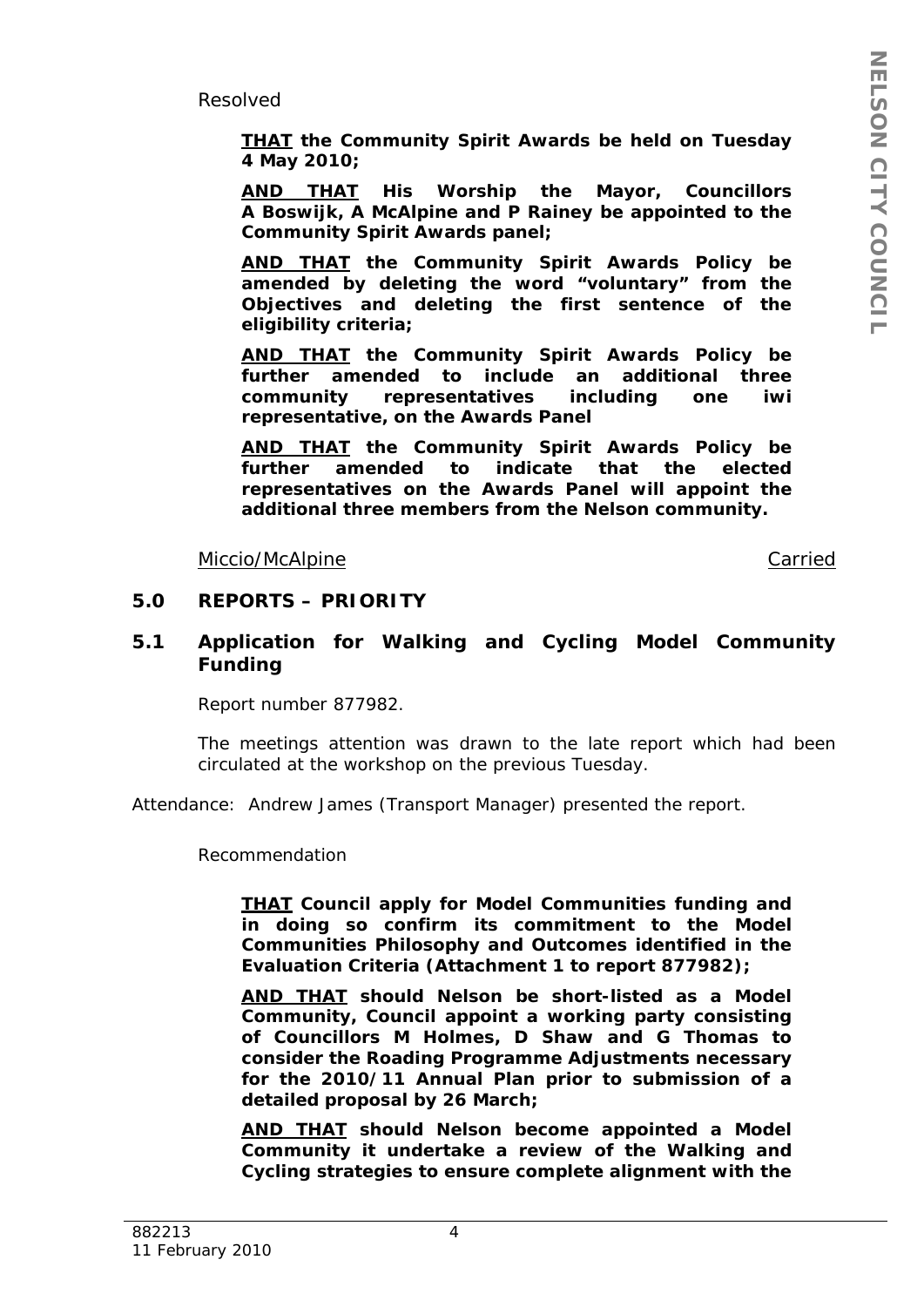*Model Communities philosophy, for adoption by Council by March 2011.* 

His Worship the Mayor/Reese The Carried Carried

# **6.0 REPORTS FROM OTHER COMMITTEES**

### **6.1 Founders Heritage Park – 3 February 2010**

Document number 878610, agenda pages 33-36 refer.

The meeting noted the comments regarding the impending resignations from the Founders Heritage Park Committee and that the Chief Executive was intending to provide comments in respect of the governance issues relating to the Park in his next Chief Executive's Report.

Resolved

*THAT the minutes of the meeting of the Founders Heritage Park Committee held on Wednesday 3 February 2010 be received.*

Holmes/Boswijk Carried

### **6.2 Audit Risk and Finance Committee – 9 December 2009**

Document number 878451, agenda pages 37-39 refer.

Resolved

*THAT the minutes of the meeting of the Audit Risk and Finance Committee held on Wednesday 9 December 2009 be received.*

Thomas/Reese Carried

#### **7.0 PUBLIC EXCLUDED BUSINESS**

#### **7.1 Exclusion of the Public**

Resolved

*THAT the public be excluded from the following parts of the proceedings of this meeting in accordance with section 48(1)(a) of the Local Government Official Information and Meeting Act 1987 on the grounds that the public conduct of this part of the proceedings of the meeting would be likely to result in the disclosure of information for which good reason for withholding exists.*